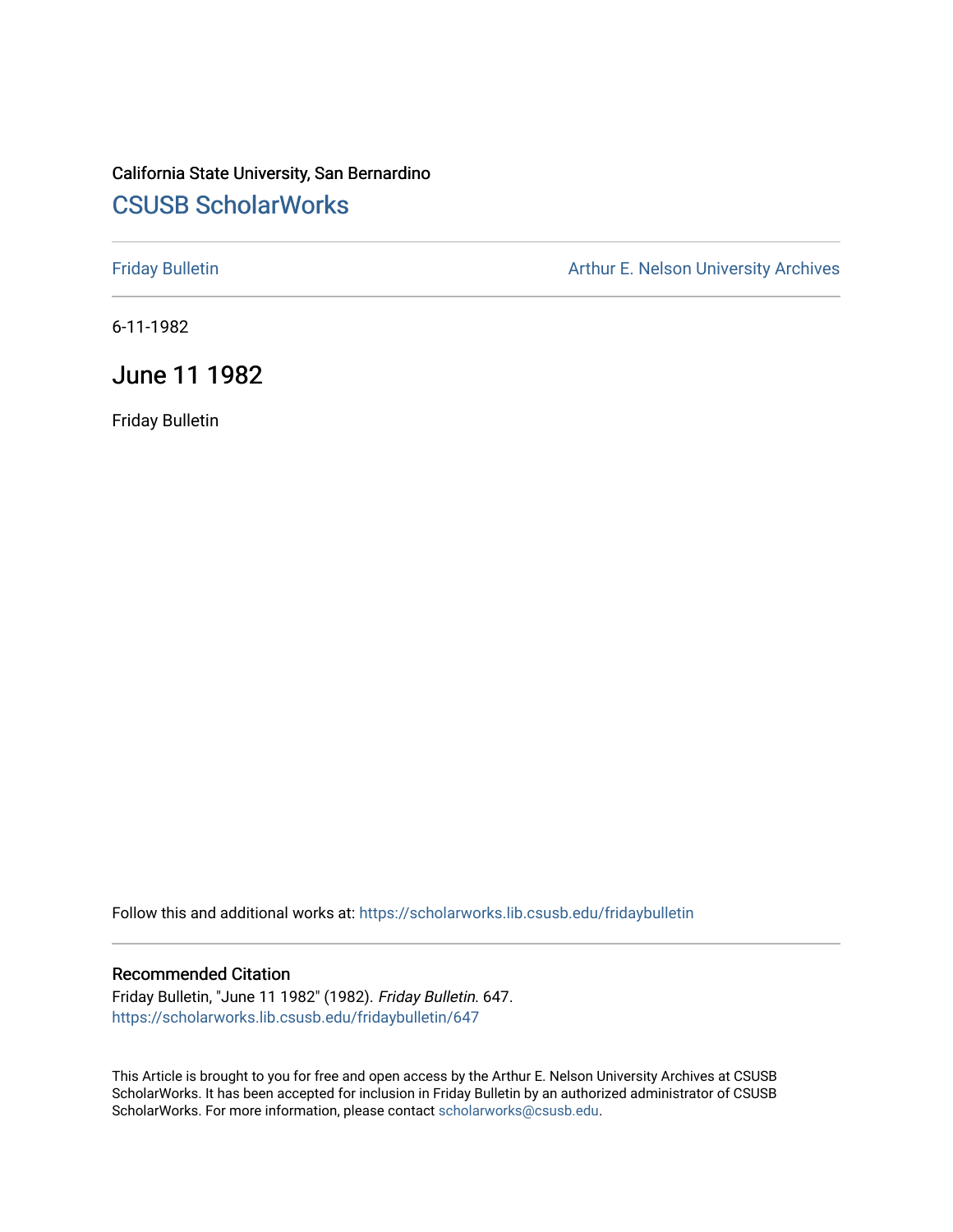





June 11, 1982

**CAMPUS COMMUNITY INVITED** The entire campus community, all employees and To RECEPTION FOR PFAUS students, is invited to a reception for President To RECEPTION FOR PFAUS and Mrs. John M. Pfau next Thursday. The event, to be held from 2 to 4:30 p.m. in the first floor

of the Ligrary, will be the last general opportunity for the campus to say farewell to the college's founding president.

A highlight of the afternoon will be the hanging of the official portrait of the president in the Library. The portrait, painted by Maxine Olson of Cal State, Fresno, was financed by the Advisory Board assisted by the Cal State Associates, it was unveiled at the retirement dinner for the Pfaus last Friday evening. The ceremony for the hanging of the oil painting will begin at 2:30 p.m.

#### **500 PLAN TO MARCH**  IN COMMENCEMENT About 500 members of the Class of 1982 are expected to march across the platform during commencement exercises Saturday, June 19, to receive their degrees from President John M. Pfau. The ceremonies begin at 9 a.m. on the lawn south of the gymnasium.

The 911 students eligible to participate include the fall and winter graduates and the spring and summer candidates for degrees. Among the undergraduates, two will graduate with highest honors, nine with high honors and 39 with honors. Graduate ^students are not eligible for honors at commencement. Students will be receiving B.A., B.S., B.V.E., M.A., M.S., M.B.A., and M.P.A. degrees.

Participants in the ceremonies should arrive at the Physical Education Building no later than 8 a.m. Students will assemble in the large gym and faculty in the small gym. Attendants will be available in the locker rooms to hold purses and other personal property for the participants.

CANDIDATES FOR PRESIDENT The three or four finalists for the presidency of Call<br>To Vieir Cineup Seeven State, San Bernardino will be on campus one full day TN VTCTT PAMDIIC State, San Bernardino wi 11 be on campus one full day **10** VISIT LAMPUS **BOON** during the weeks of June 28 and July 5 for separate meetings with staff, students, faculty and community

leaders. The schedule of meetings will be announced once the finalists are selected and their visits arranged. Each finalist will be accompanied by a member of the Board of Trustees and the chancellor's staff.

The Trustees will interview the finalists at a closed meeting July 13 and are expected to make their decision that day.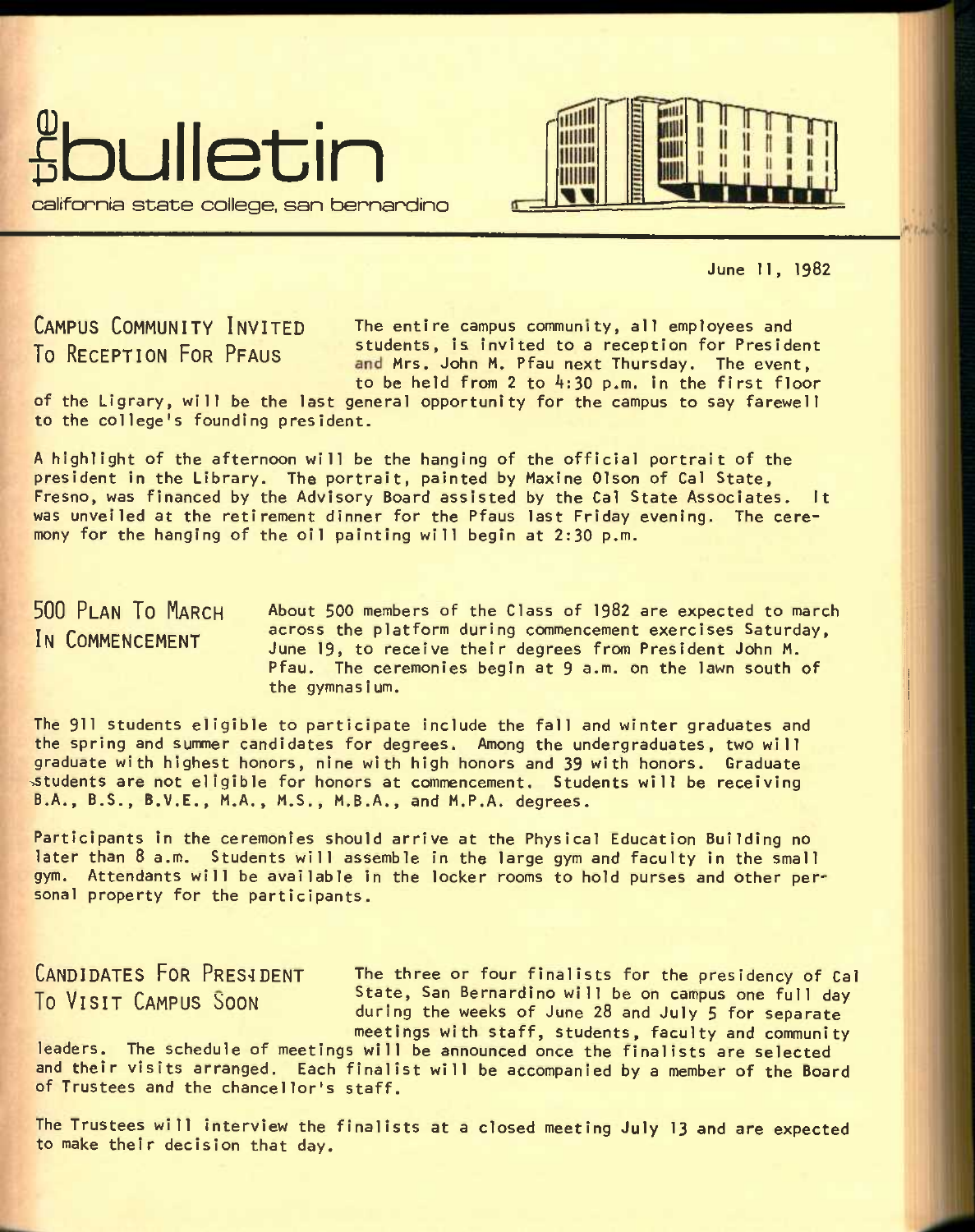ALICE WILSON Alice K. Wilson, associate librarian in the public services department of the Library, will retire at the end of this month. A for-**To RETIRE The Existence of the Constant Construction** and the curriculum librarian since the Library moved to the new building. With a master of library science

from UCLA, Mrs. Wilson joined the Cal State, San Bernardino library staff Dec. 1, 1969- She also has an A.B. degree in music and English from the University of Dubuque.

SUNDAY CONCERT A special outdoor Concert on the Green will feature the Festival **CONSTREM CONSTRESS OF A CONSTRESS OF CHORUS CONSTRESS** ON THE GREEN The audience members for this free concert are encouraged to The audience members for this free concert are encouraged to bring lawn chairs, blankets and picnic dinners. A melodic pro-

gram of music for spring has been planned by Dr. Richard Saylor, the orchestra director. The concert will begin with "Te Deum," performed by the chorus under the direction of Keating Johnson. This event is dedicated to President John M. Pfau.

WFIINESS PROGRAM Spring quarter participants in the Wellness Resource Center program are asked to meet with a facilitator by today. The<br>HOURS SCHEDULED 6 conteris bours are 10 a.m. to 1 p.m. and 1-3 p.m., in B1 27. Center's hours are 10 a.m. to 1 p.m. and 1-3 p.m., in BI 27.

Health risk appraisals conducted at the Health Fair held on campus April 25 may be picked up during the Wellness Center hours. All blood chemistry results are being mailed and should be received within a week.

12 To GRADUATE FROM Twelve children will graduate during the graduation and awards ceremonies Thursday at the Children's Center. The<br>CHILDREN'S CENTER activities will begin at 7:30 p.m. A reception will folactivities will begin at 7:30 p.m. A reception will follow.

The graduates are; Leigh Busselle, Donald Cox, LIv Gray, Robert Jacquet, Michael Meave, Jennifer Muga, Stephanie Nedlik, Angela Nieto, Martinique Pinon, Achi1les Poloynis, Sarah Thompson and John Wade. LIv, Michael, Jennifer and Martinique have been accepted Into the enriched academic kindergarten program In the San Bernardino City Schools.

LAST PURCHASING The extended deadline for purchasing requisitions and  $\frac{1}{2}$   $\frac{1}{2}$  state stores is today. Petty cash vouchers will be accepted until  $4:30$  p.m. today.

The California State College, San Bernardino BULLETIN Is published Fridays by the Public Affairs Office, AD 117, Ext. 7558. Items for publication should be received In writing by noon Tuesday.

Edna Steinman, Director of Public Affairs<br>Scanlan – Writer, Pat Wolff – Calendar, Ruth Moran Editor, Jill Scanlan Writer, Pat Wolff Printed In Duplicating Center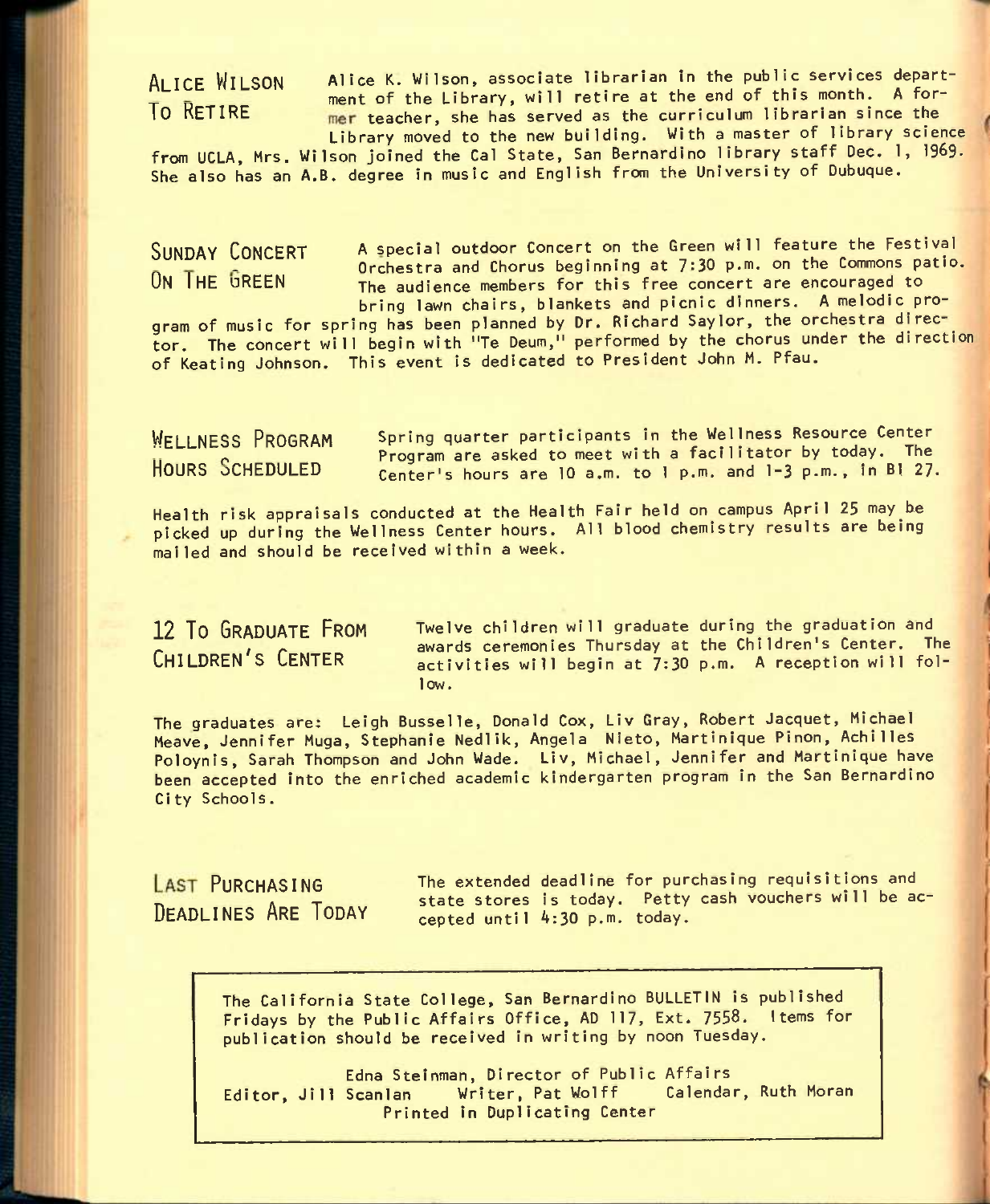DR. SCHOFIELD INVITED **Dr. Kent Schofield (History)** has been invited by the To STUDY AT WEST POINT U.S. Army to study American military history at West Point this summer. He will join approximately 80 educators from colleges throughout the country June 23~Ju]y

23. Lecturers for the program will include prominent military historians, and each participant also will make a presentation.

Dr. Schofield, whose emphasis has been modern American and diplomatic history, has been teaching a military history class this past year for the ROTC program. He sees the summer study at West Point as a way of expanding his knowledge of the politics of war at an institution with a resource of materials unparalleled by any other institution in the United States. Also on the agenda will be tours of the Antietam and Gettysburg battlefields.

LIBRARY EXTENDS HOURS The Library will be open 8 a.m. to 11 p.m., Monday DURING FINALS WEEK through Thursday, and 8 a.m. to 5 p.m., Friday, during finals week. It will be closed Saturday and Sunday, June 19 and 20.

The Student Union will be open its regular hours during finals week, except on Friday, when it will close early. It will close at  $4:30$  p.m. today and next Friday.

GERMAN CLUB PLANS The German Club invites students, faculty and staff to a GARTENFEST JULY 18 potluck Gartenfest at 4 p.m., July 18, in Rialto. Information is available from Linda Robinson Haase, club president, 783-1019. Franz Altrichter, president of the Beaumont German Club, will provide the music.

PSYCHOLOGY LUNCHEON Reservations for the June 19 luncheon honoring psychology RESERVATIONS ARE DUE and child development graduates should be made by 4:30 p.m. today. The cost is \$4 per person, and tickets may be purchased in the Psychology Department Office, PS 219.

The luncheon will begin following commencement, at approximately 11;30 a.m., in the Lower Commons. Families and friends are welcome.

PAWPRINT HAS Anthony Manning, a freshman this year majoring in administration, 1982-83 FDITOR been selected 1982-83 PawPrint editor by the Publications Board. Manning's previous experience in Journalism includes editor and sports editor of the Aquinas High School paper.

MCGRUFF VISITS On May 27, members of the Campus Police gave a presentation CHILDREN'S CENTER on safety tips to the children in the Children's Center. McGruff, the Crime Prevention Dog, visited the center and handed out coloring books with a safety theme. Participants

included Sergeant Pam Stewart, Investigator Quentin Moses, and featured Parking Officer Ellen Johnston as McGruff.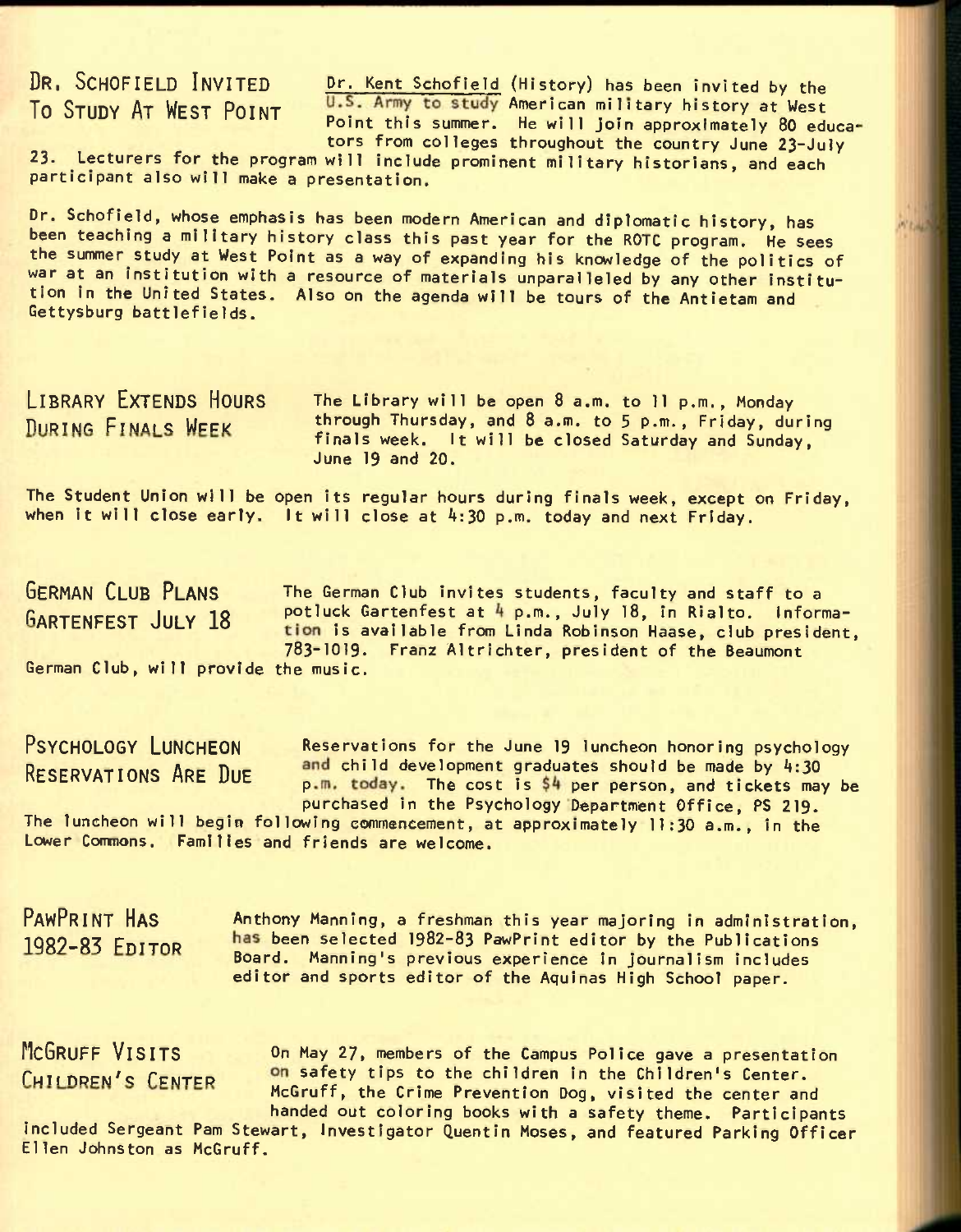# ROBERT SMITH TO RETIRE END OF ACADEMIC YEAR

Dr. Robert Smith, one of the 33 original faculty members when the first classes began in 1965, will retire at the end of this academic year. However, through the Faculty Early Retirement Program, he plans to

teach a full load of classes on campus during winter quarter.

Dr. Smith, whose academic speciality is economic history, has been involved in the teaching of world civilizations since he came to Cal State. The author of several books, including a social history of bicycles, Dr. Smith is considered by colleagues and students to be a lecturer of wit and style. In 1978, he gave a series of lectures to the community on Tutankhamun.

Prior to joining the Cal State faculty, he was professor of history and chair of the History Department at Mankato State College In Minnesota. He holds a Ph.D. from the University of Illinois.

FALL SCHEDULE **Is** AVAILABLE

The schedule of classes for fall 1982 Is available In the Bookstore for 75 cents, plus tax.

SUMMER REGISTRATION **To** BE HELD JUNE 22

Registration for the regular summer session, which begins Wednesday, June 23, will be 9 a.m. to 1:30 p.m., and 5:30 to 6:30 p.m., Tuesday, June 22, In the gym. Applications will be received by mail or in person until Friday,

June 18, and all prospective students are urged to file by that date. Personalized registration packets will be prepared in advance for students filing by mail. Mail applicants will be given priority to register at early hours. Persons not pre-applying by June 18 will be registered on a first-come basis between the hours of noon and 1:30 p.m. or 5:30 and 6:30 p.m. on June 22.

Late registration for the regular session will be accepted June 23, 24, 25 and 28 In the Admission Lobby. The late registration fee is \$20. Summer session fees are \$34 per unit, \$11 for student fees, \$1.50 per week or \$6 for summer for parking.

A bulletin with information on summer session. Including a schedule of classes, is available from the Office of Continuing Education, LC 500, or the Public Affairs Office, AD 117.

WINNERS ANNOUNCED FOR JURIED STUDENT ART

Dan Redfern took first place for his bronze and steel tryptold titled "Hands of Buddha" in the annual Juried Student Art Show, on display through the summer in the Gallery.

Also through voting by students who entered work in the show, Dale Vollmer took second place for his guitar cabinet of cherrywood and rosewood. Tied for third place were Kathleen Grossman, "Lattice Work Together," wood and acrylic; Karl Hagar, "Drawing," pastel; Martha Middleton, untitled, print; Rebecca Weldon, "Atomic Impression," color lithograph; and Ruth White, pendulum clock of blrdseye maple and rosewood.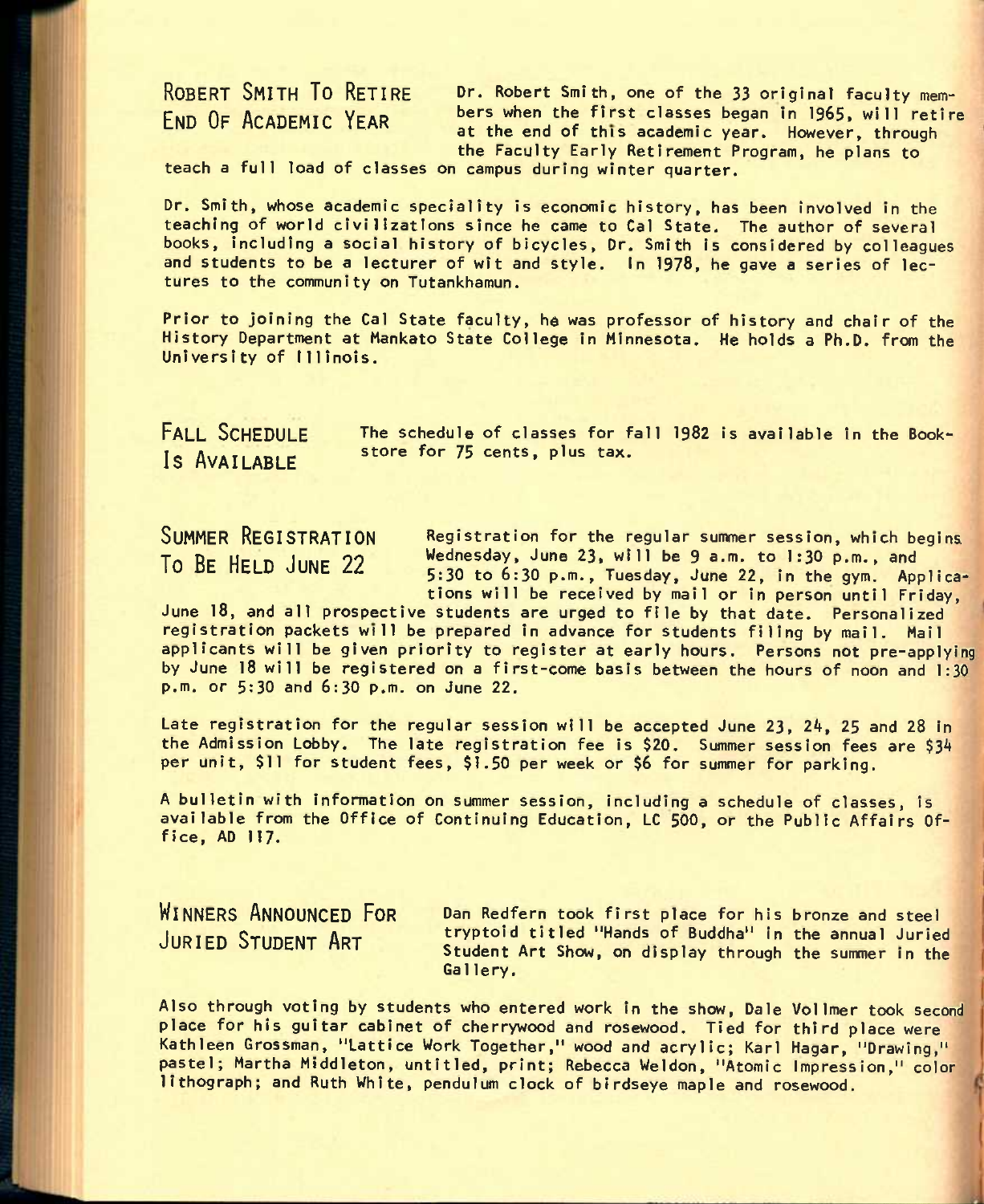PUBLICATIONS Dr. Arlo D. Harris (Chemistry) has received word that his professional biography is included in the eighth edition of Men of Achievement from Cambridge University

Dr. Lynda Warren (Psychology) has a manuscript accepted for publication in the Clinical Psychology Review titled "Male intolerance of depression: A review with implications tor psychotherapy."

CASH FOR BOOKS A used-book wholesaler will be on campus next week to buy books GIVEN NEXT WFEK for cash. Persons wishing to sell their books may do so from 9 a.m. to 6 p.m., Wednesday and Thursday, and 9 a.m. to 4:30 p.m., Friday, in the Bookstore.

# **PERSONNEL**

### LEFT THE COLLEGE Kay Reyes Secretary Upward Bound

# EMPLOYMENT OPPORTUNITIES

(Applications will not be accepted until after 2 p.m. today. Availability of state positions contingent upon funding.)

ACADEMIC ADMINISTRATION Clerical Assistant IllA—\$597.50- \$707.50/mo.; half-time, temporary to June 30, 1983. Apply by 2 p.m., June 18.

ADMISSIONS & RECORDS Data Coordinator--\$1856-\$2235/mo.: full-time, permanent. Apply by 2 p.m., July 16.

CONTINUING EDUCATION Secretary A--\$1195-\$1415/mo.: full-time, permanent. Apply by 2 p.m., June 18.

Clerical Assistant IIA (two posi $tions$ ) --\$515.50-\$607.50/mo.; halftime, temporary to June 30, 1983. Apply by 2 p.m., June 18.

ENGLISH Department Secretary IA--\$1128-\$1333/mo.; full-time, permanent. Apply by 2 p.m., June 18. (repost)

# FOUNDATION

(not state position) Bookkeeper/secretary—\$1195-\$1Al5/mo.; full-time, regular; available July 1. Apply by 2 p.m., June 25.

### PHYSICAL PLANT

Custodian--\$1043-\$1230/mo.; full-time, permanent. Apply by 2 p.m., June 18.

Groundsworker—\$6l5-\$698/mo.; half-time, temporary to April 30, 1983; available July 1. Apply by 2 p.m., June 18.